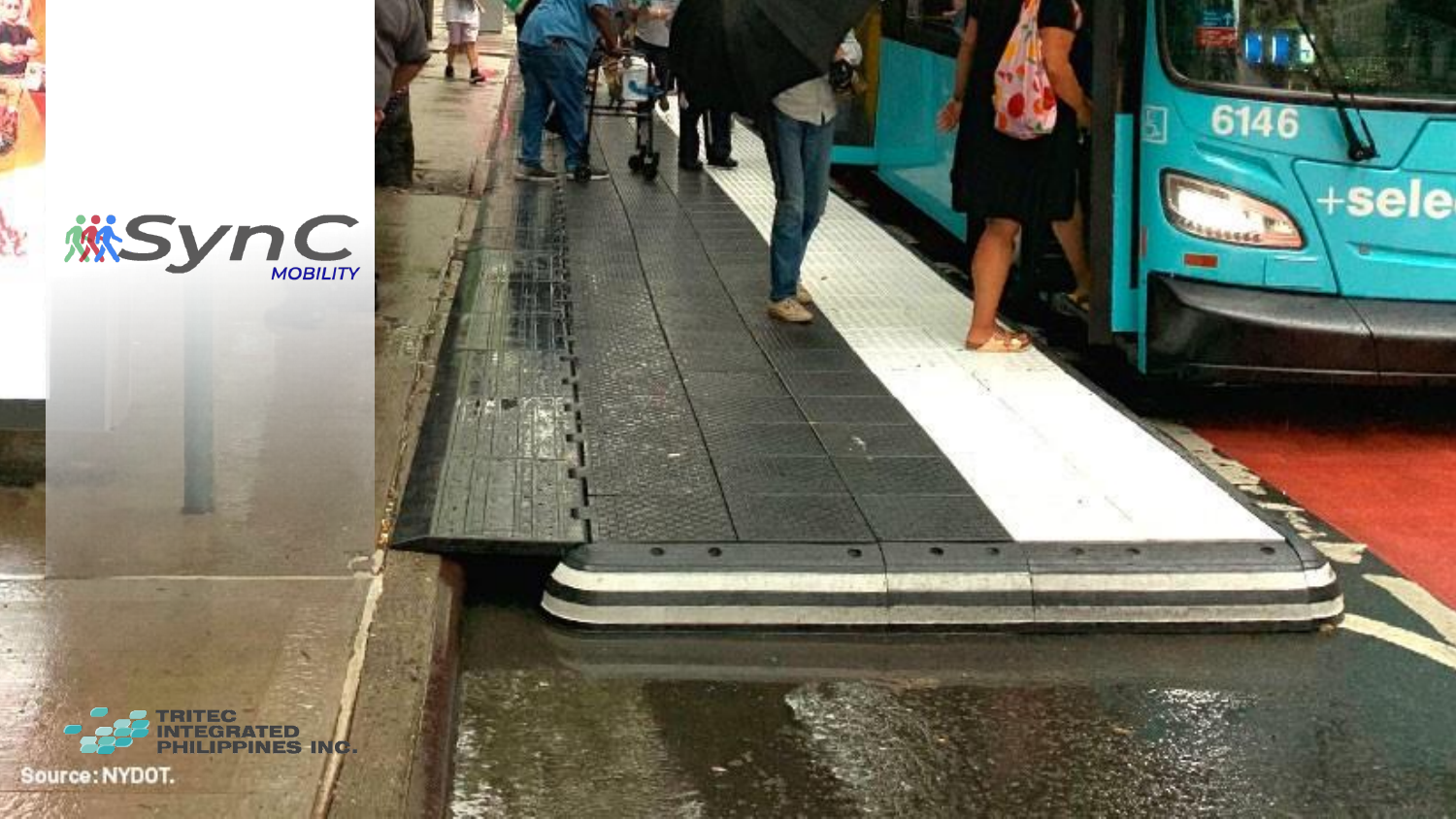Our focus is on keeping our commuters, employees, infrastructure, and vehicles safe. Our security and operational systems will always support this goal. Monitoring all operations empowers our security. Sync Mobility offers a transit-specific portfolio designed to promote security, facilitate collaboration, and optimize operations across the agency. All through a single, intuitive interface. This ultimately reduces the cost of operation while increasing public trust, ridership inclusivity security and ensure health protocol in the new normal.



Bus stations and terminals are a significant element in the operation of bus services. An additional Analytics and Facial Recognition enabled for our Commuters safety and welfare. The System can also detect unwanted/Loss object, even Suspicious individual roaming at the Bus stops



The transportation sector is wide and an important part of a country or nations national infrastructure. It is therefore important to ensure the safety and security of passengers, drivers and pilots in these industries. The system will have additional benefits as well as safety and security such as improving journey times, passenger experience and reducing operational costs.



The Commuters will have the safest travel experience, they will be the first to benefit all the safety features of the system. The system aims the safety and security not only the commuters but also our Drivers and personnel

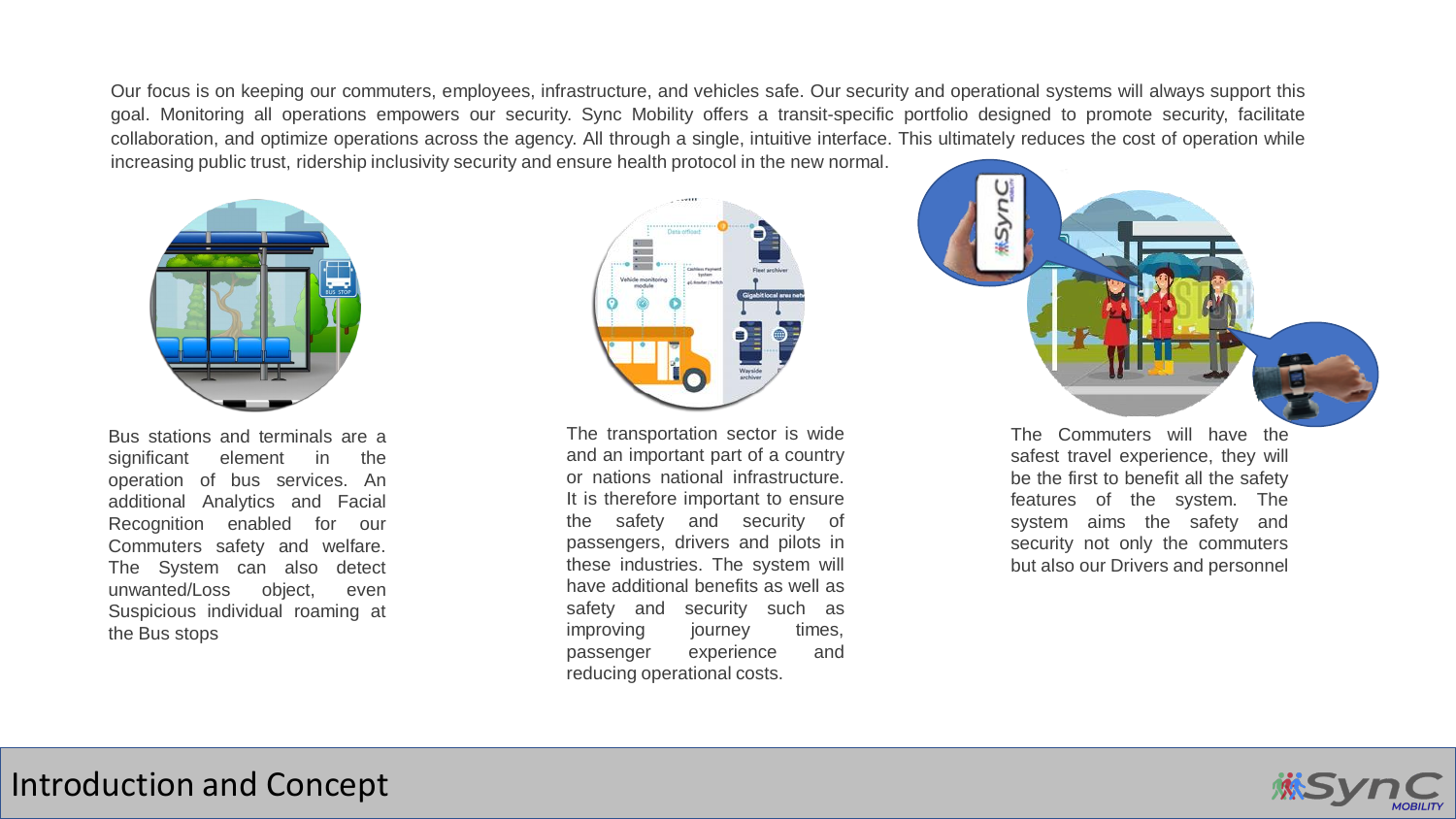Sync Mobility Security Center is a unified security platform that blends IP security systems within a single intuitive interface to simplify transit operations. From video surveillance, e-payment, and automatic license plate recognition to fleet monitoring, Bus stop curbside management, and analytics. Sync Mobility Security Center will empowers our staff with unified command and control.



Features of Sync Mobility

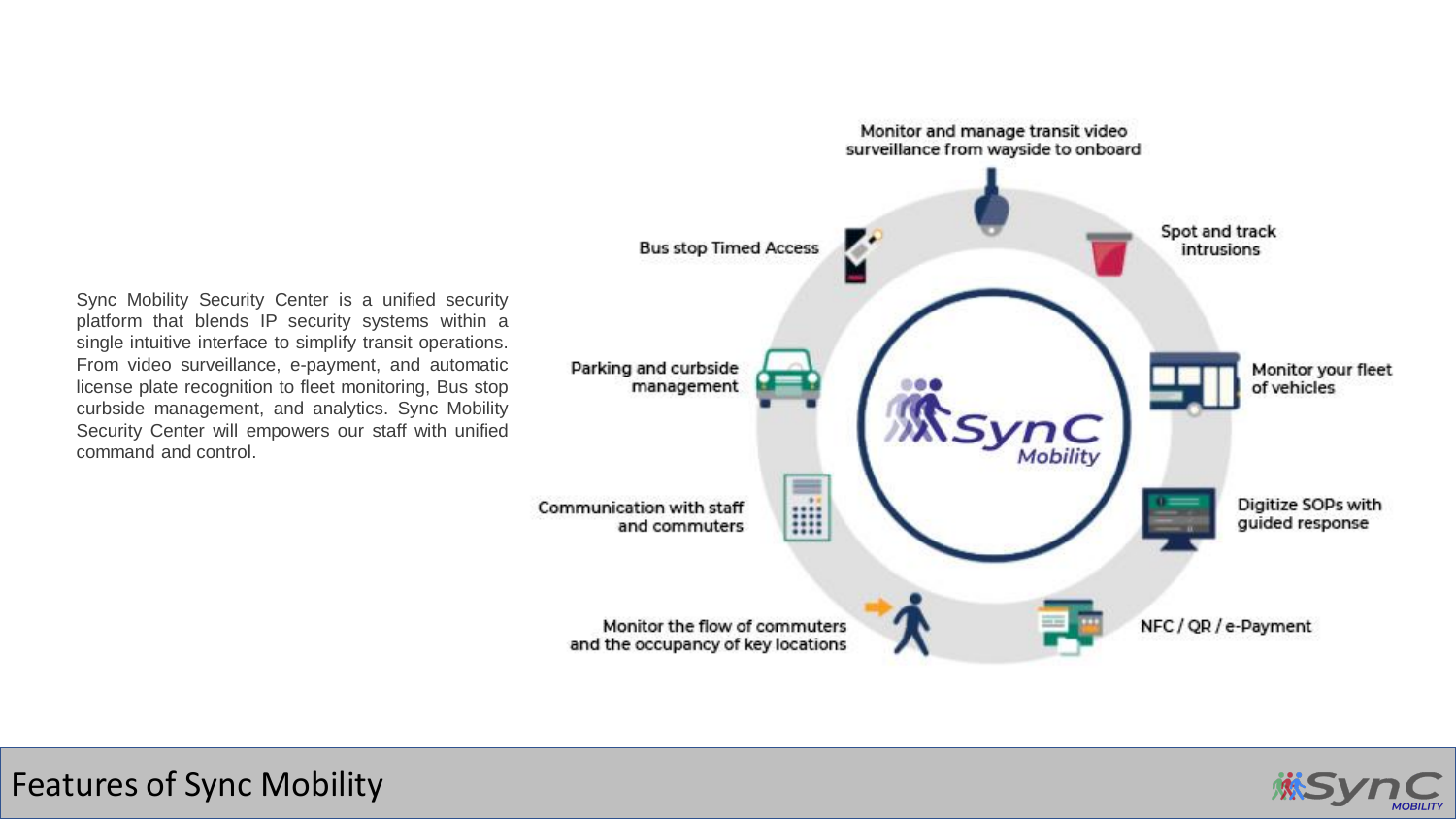On each bus, a monitor displays, a live camera feed to passengers on the bus, acting both as a public advisory of video monitoring as well as an added deterrent against criminal activities. The Bus Company will also have the leveraged-on security technology to promote an interactive public advisory forum, displaying a message "See something? Say something.", alongside a phone number for the police  $\blacksquare$  The Sync Mobility Console Kit:



Digitized Standard Operating Procedures (SOPs) Standardize and integrate your SOPs into the same system as all other security operations to guide response teams and improve security, safety, and internal compliance

- 1. OBU (on-board unit)/ ERP
- 2. Mobile DVR CCTV System
- 3. NFC/RF/QR Reader for payment
- 4. 4G Switch/Router (internet)

This kit will be the main factor for monitoring all transactions and status of the bus.. From the OBU (On-board unit) that is very saleable in performance. It is equipped with NFC/RF QR for easy cashless, contactless bus fare payment. With Transport schedule, route list and map module that will help and insure the bus are track and on time.

This kit also includes modules such as;

- GPS based location determination
- On board passenger information system
- Managing late and early arrivals
- Sending financial traffic and technical data
- Communication
- Fuel Control

## Monitoring

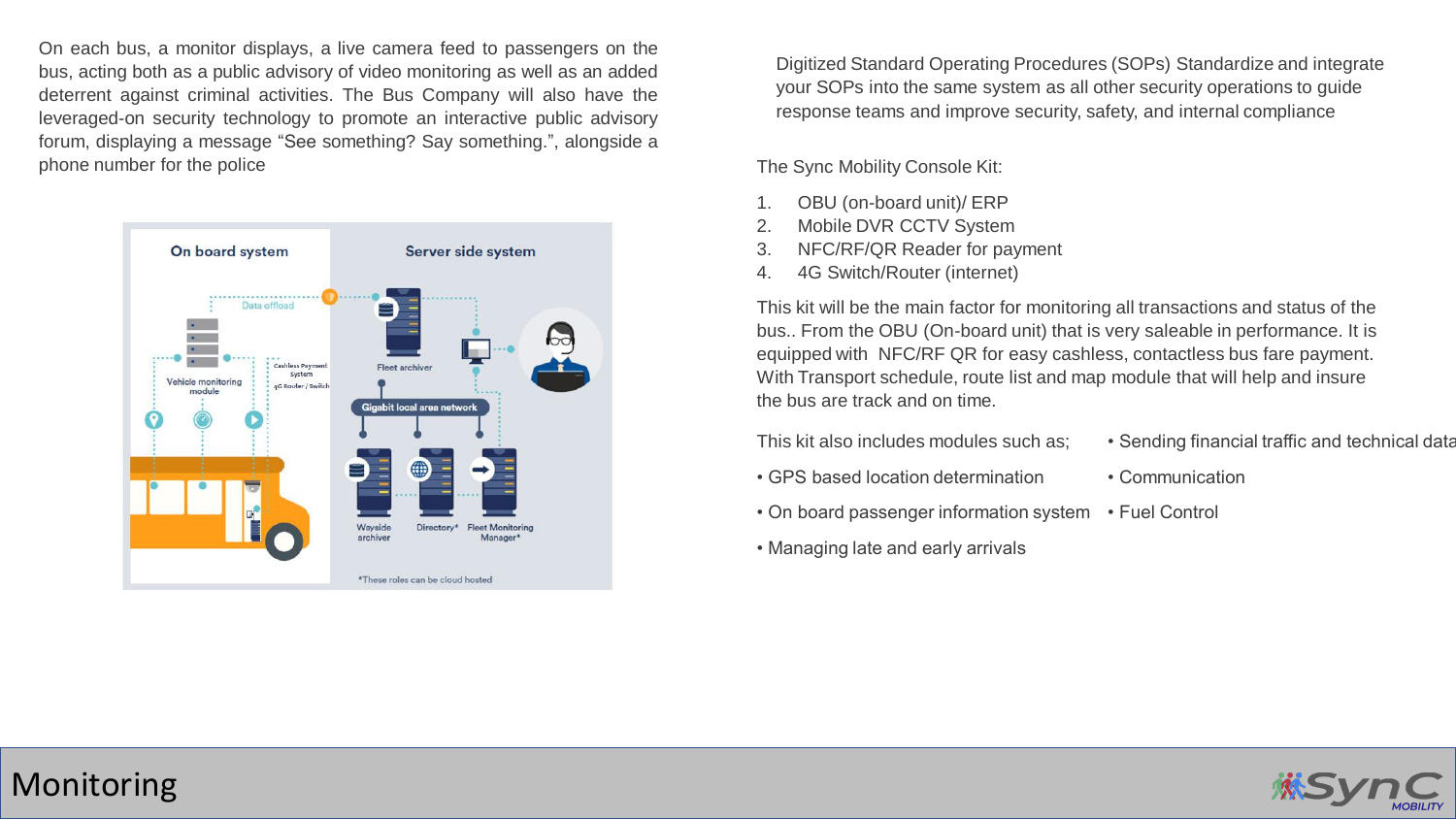

High quality passenger information system is necessary at bus stops/stations for the modern, predictable and competitive public transport. This makes public transport more punctual and predictable (despite the late arrivals and traffic jams) for the passengers.

A complex passenger information and traffic control system in a way, that makes the estimation of the time of arrivals in every second and in every stop/station possible – considering the interventions of the dispatcher (with the documentation of missing, substitute, replacement, etc. routes), the real-time GPS-based observations (late and early status at the moment) and using the static time table. The central passenger information system uses mathematical algorithms to forward fresh data to the stops/stations about the arrivals with GPRS data transmission in only 5 seconds from the on-board observation.

•GPRS-based communication

- •Event-controlled operation based on real-time data
- •Managing missing, substitute, replacement, etc. routes automatically
- •Line-oriented display of the location of the vehicle with LEDs
- •Displaying the route number, the destination and the time of the arrival
- •Broadcasting/displaying the dispatcher's voice/messages in extraordinary traffic jams
- •Perception of broken glass, vibration and door-opening; remote alarms



## Bus Stations and Carousel